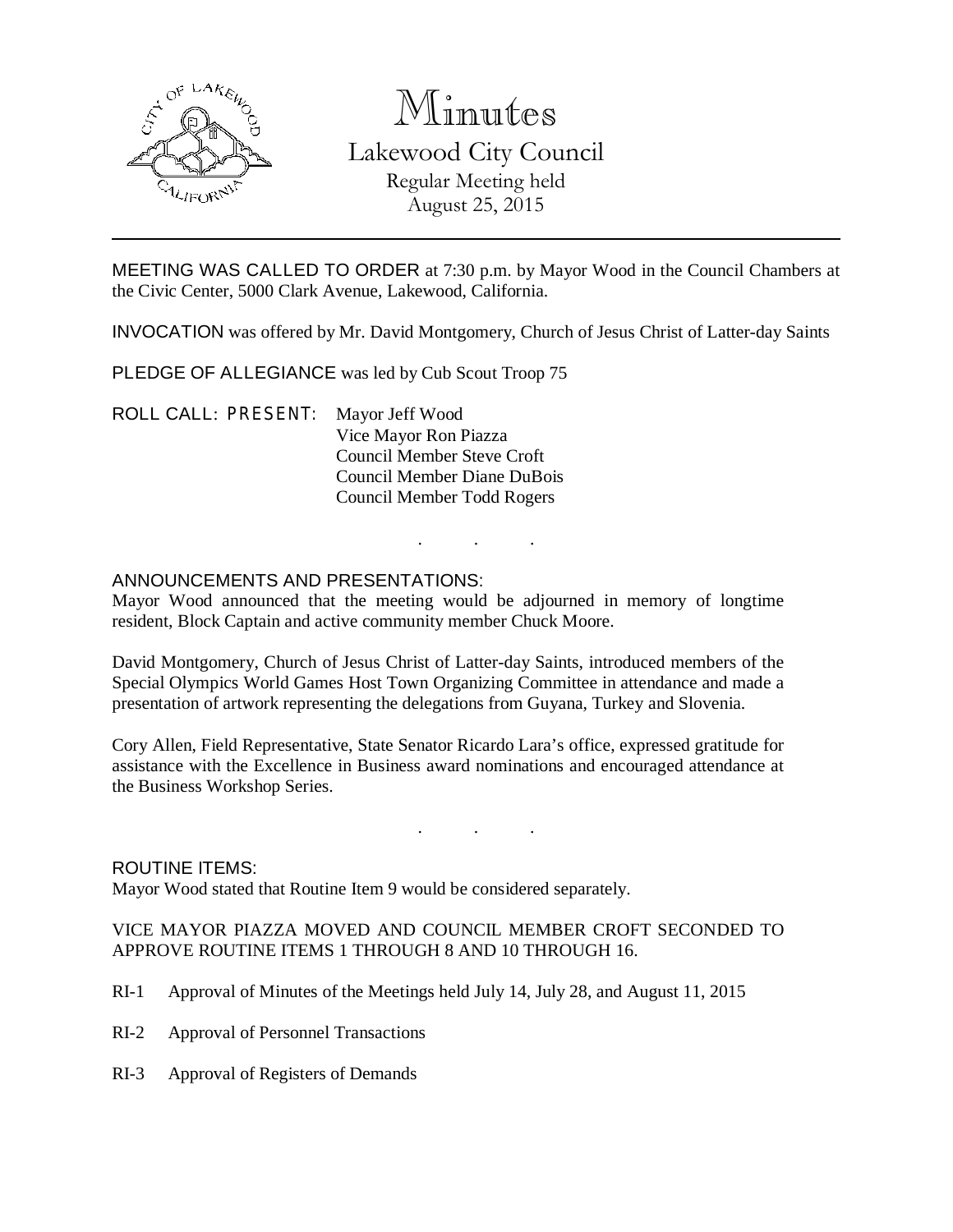#### ROUTINE ITEMS: - Continued

- RI-4 Approval of Monthly Report of Investment Transactions
- RI-5 RESOLUTION NO. 2015-43; A RESOLUTION OF THE CITY COUNCIL OF THE CITY OF LAKEWOOD AUTHORIZING THE DESTRUCTION OF CERTAIN PUBLIC RECORDS OF THE DEPARTMENT OF ADMINISTRATION MORE THAN TWO YEARS OLD

RESOLUTION NO. 2015-44; A RESOLUTION OF THE CITY COUNCIL OF THE CITY OF LAKEWOOD AUTHORIZING THE DESTRUCTION OF CERTAIN PUBLIC RECORDS OF THE DEPARTMENT OF ADMINISTRATION MORE THAN TWO YEARS OLD

RESOLUTION NO. 2015-45; A RESOLUTION OF THE CITY COUNCIL OF THE CITY OF LAKEWOOD AUTHORIZING THE DESTRUCTION OF CERTAIN PUBLIC RECORDS OF THE DEPARTMENT OF ADMINISTRATIVE SERVICES MORE THAN TWO YEARS OLD

RESOLUTION NO. 2015-46; A RESOLUTION OF THE CITY COUNCIL OF THE CITY OF LAKEWOOD AUTHORIZING THE DESTRUCTION OF CERTAIN PUBLIC RECORDS OF THE DEPARTMENT OF CITY CLERK MORE THAN TWO YEARS OLD

RESOLUTION NO. 2015-47; A RESOLUTION OF THE CITY COUNCIL OF THE CITY OF LAKEWOOD AUTHORIZING THE DESTRUCTION OF CERTAIN PUBLIC RECORDS OF THE DEPARTMENT OF COMMUNITY DEVELOPMENT MORE THAN TWO YEARS OLD

RESOLUTION NO. 2015-48; A RESOLUTION OF THE CITY COUNCIL OF THE CITY OF LAKEWOOD AUTHORIZING THE DESTRUCTION OF CERTAIN PUBLIC RECORDS OF THE DEPARTMENT OF PERSONNEL MORE THAN TWO YEARS OLD

RESOLUTION NO. 2015-49; A RESOLUTION OF THE CITY COUNCIL OF THE CITY OF LAKEWOOD AUTHORIZING THE DESTRUCTION OF CERTAIN PUBLIC RECORDS OF THE DEPARTMENT OF RECREATION AND COMMUNITY SERVICES MORE THAN TWO YEARS OLD

RESOLUTION NO. 2015-50; A RESOLUTION OF THE CITY COUNCIL OF THE CITY OF LAKEWOOD AUTHORIZING THE DESTRUCTION OF CERTAIN PUBLIC RECORDS OF THE DEPARTMENT OF WATER RESOURCES MORE THAN TWO YEARS OLD

RI-6 Approval of Appointments to Lakewood Project Shepherd Board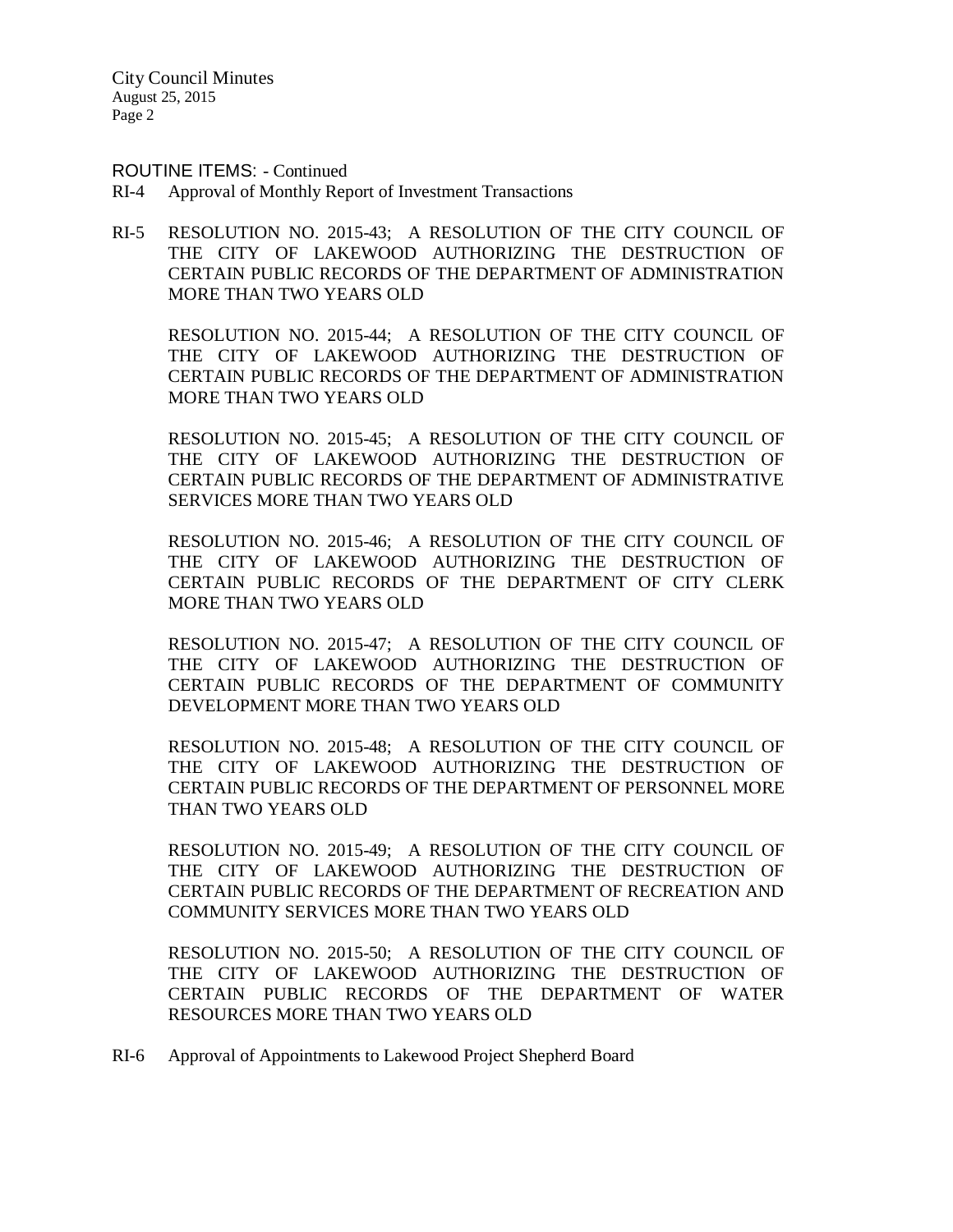#### ROUTINE ITEMS: - Continued

- RI-7 Approval of Renewal of Lakewood Equestrian Center License Agreement With Southern California Edison Company
- RI-8 Approval of Regulations for the Lakewood Youth Hall of Fame
- RI-10 Approval of Amendment to the STEAM Aircraft Inc. Agreement for Helicopter Maintenance
- RI-11 Approval of Auction of Salvaged Helicopter Parts
- RI-12 Approval of Agreement with Tyler Technologies Inc. "MUNIS" for Accounting Software Licenses and Support
- RI-13 Approval of Prepaid Mobile Telephony Services (MTS) Surcharge

RESOLUTION NO. 2015-51; A RESOLUTION OF THE CITY OF LAKEWOOD AUTHORIZING CITY MANAGER TO EXECUTE AGREEMENT WITH THE STATE BOARD OF EQUALIZATION FOR IMPLEMENTATION OF THE LOCAL PREPAID MOBILE TELEPHONY SERVICES COLLECTION ACT

RESOLUTION NO. 2015-52; A RESOLUTION AUTHORIZING THE EXAMINATION OF PREPAID MOBILE TELEPHONY SERVICES SURCHARGE AND LOCAL CHARGE RECORDS

- RI-14 Ratification of Emergency Purchase of Replacement Motor for Well 22
- RI-15 Approval of Agreement with the Board of Water Commissioners of the City of Long Beach for Emergency Water Interconnection
- RI-16 Approval of Agreement with the Gateway Cities Council of Governments for Lakewood/Rosemead Corridor Study Implementation

UPON ROLL CALL VOTE, THE MOTION WAS APPROVED:

AYES: COUNCIL MEMBERS: DuBois, Rogers, Piazza, Croft and Wood NAYS: COUNCIL MEMBERS: None

RI-9 Approval of Lease of Water Rights to Golden State Water Company and City of Cerritos

Water Resources Director Jim Glancy presented a report based on the memo in the agenda and stated the City owned water extraction rights in the Central Groundwater Basin which allowed the pumping of ground water on an annual basis. He reported that due to residents' conservation efforts and since the judgment prevented extraction rights from being carried over, bids had been solicited for the lease of the excess supply.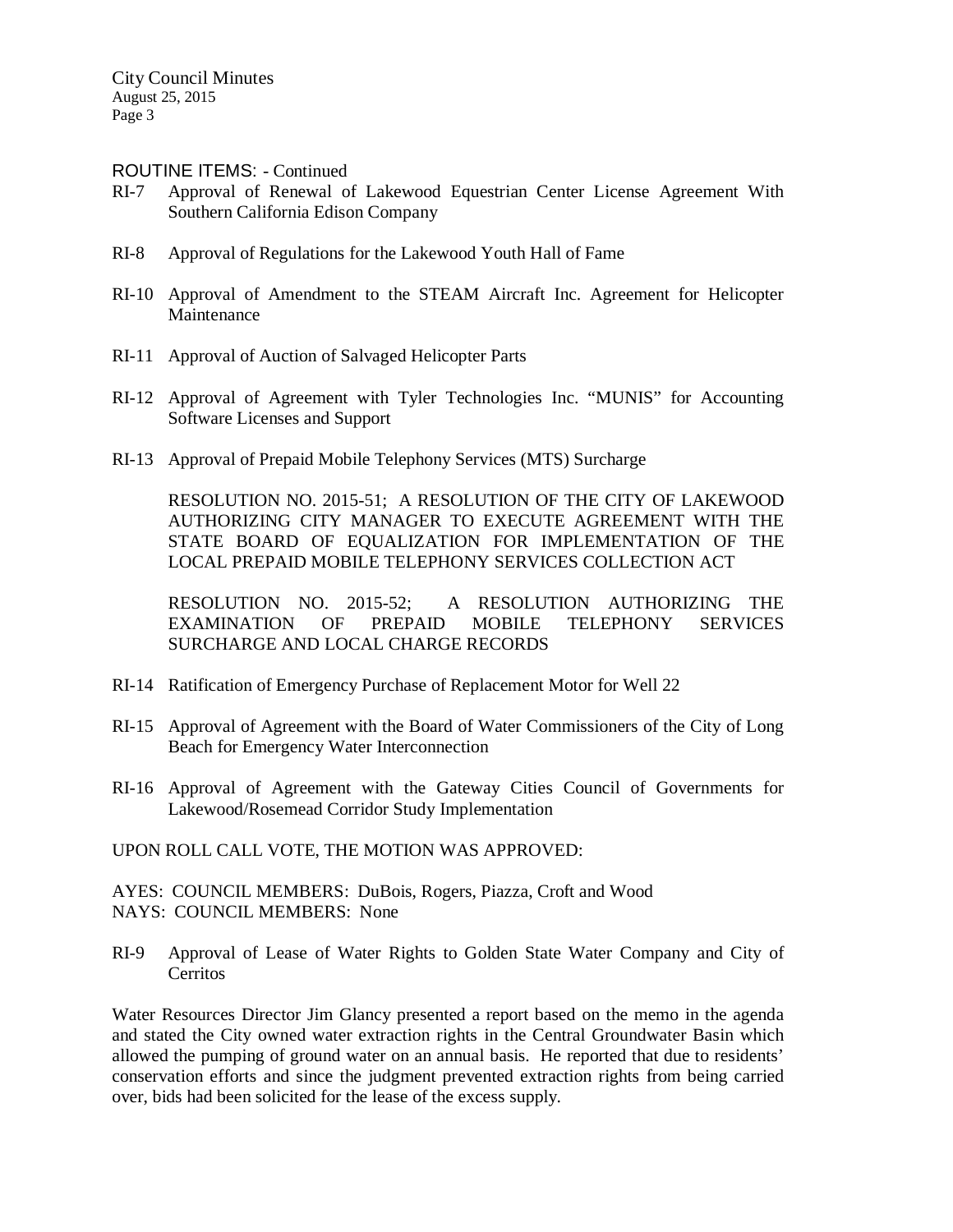#### ROUTINE ITEMS: - Continued

It was the recommendation of staff that the City Council approve the lease of 2,500 acre-feet of Central Basin groundwater extraction rights to Golden State Water Company for \$575,000 and the lease of 500 acre-feet of Central Basin groundwater extraction rights to the City of Cerritos for \$115,000, upon approval of the City Attorney as to form, and authorize its execution by the Director of Water Resources on behalf of the City.

Council Member Rogers concurred with Council Member Croft who stated that in addition to helping other communities by sharing resources, such action would also aid in stabilizing water rates.

COUNCIL MEMBER CROFT MOVED AND COUNCIL MEMBER ROGERS SECONDED TO APPROVE STAFF'S RECOMMENDATION. UPON ROLL CALL VOTE, THE MOTION WAS APPROVED:

AYES: COUNCIL MEMBERS: DuBois, Rogers, Piazza, Croft and Wood NAYS: COUNCIL MEMBERS: None

# 1.1 • AWARD OF BID FOR PUBLIC WORKS PROJECT NO. 2013-4, PLANT 13 BOOSTER REHAB & WELL 22 UPGRADE

. . .

Lisa Rapp, Director of Public Works, made a presentation based on the memo in the agenda and stated six bids had been received for the project with one non-responsive bidder due to incomplete bid submittal. Staff recommended selection of the bid alternate for the replacement of the building foundation for an additional \$42,000. The project was scheduled to begin in September and be completed next June. It was the recommendation of staff that the City Council adopt the plans, specifications and working details for the project; award a contract to the low bidder, Pascal and Ludwig Constructors, in the amount of \$1,432,500; and authorize staff to approve a cumulative total of change orders not to exceed \$150,000.

Mayor Wood opened the public hearing at 7:53 p.m. and called for anyone in the audience wishing to address the City Council on this matter. There was no response.

COUNCIL MEMBER DUBOIS MOVED AND COUNCIL MEMBER ROGERS SECONDED TO ADOPT THE PLANS, SPECIFICATIONS AND WORKING DETAILS FOR THE PROJECT; AWARD A CONTRACT TO THE LOW BIDDER, PASCAL AND LUDWIG CONSTRUCTORS, IN THE AMOUNT OF \$1,432,500; AND AUTHORIZE STAFF TO APPROVE A CUMULATIVE TOTAL OF CHANGE ORDERS NOT TO EXCEED \$150,000. UPON ROLL CALL VOTE, THE MOTION WAS APPROVED:

. . .

AYES: COUNCIL MEMBERS: DuBois, Rogers, Piazza, Croft and Wood NAYS: COUNCIL MEMBERS: None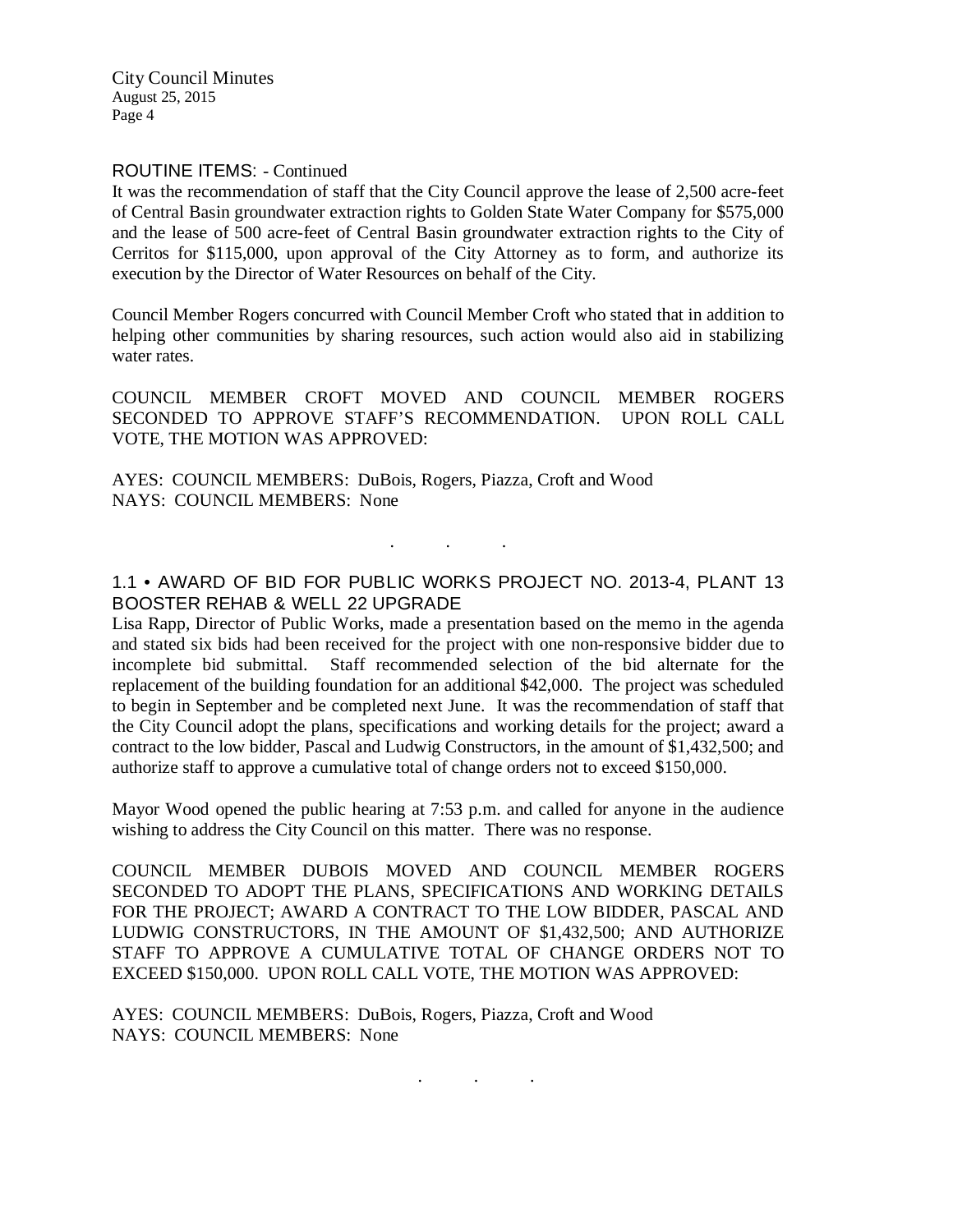# 1.2 • AWARD OF BID FOR PUBLIC WORKS PROJECT NO. 2015-2, PALMS PARK COMMUNITY CENTER IMPROVEMENTS

The Public Works Director made a presentation based on the memo in the agenda and reported that four bids had been received for the improvements at the Palms Park Community Center. All bids exceeded the architect's estimate, therefore, staff recommended that all bids be rejected and that Council authorize the project to be re-bid with modifications to the plans and specifications. Several features would be revised and staff proposed to re-program funding for the project diverting CDBG funds from the project to another future project with a larger budget. Since the actual amount of general funds needed would not be known until new bids were received, staff would request the appropriate budget adjustments at the time of bid award. The DASH Area portion of the project would continue to be funded by the Proposition A program. She concluded by stating that staff recommended that the City Council reject all bids for PW 2015-2 and authorize staff to reorganize and re-bid the project; authorize additional services not to exceed \$10,000 for Meyer & Associates to modify the plans and specifications; and approve funding the construction of the project with general funds and re-programming the CDBG funds to the Burns Center.

Responding to Council Member Rogers' inquiry, Ms. Rapp stated that there were many factors affecting the variations in the bids such as the age of the building and the specialty type of windows at Palms Park as well as the grant requirements for the project.

Mayor Wood opened the public hearing at 7:58 p.m. and called for anyone in the audience wishing to address the City Council on this matter. There was no response.

COUNCIL MEMBER CROFT MOVED AND COUNCIL MEMBER DUBOIS SECONDED TO REJECT ALL BIDS FOR PW 2015-2 AND AUTHORIZE STAFF TO REORGANIZE AND RE-BID THE PROJECT; AUTHORIZE THE ADDITIONAL SERVICES NOT TO EXCEED \$10,000 FOR MEYER & ASSOCIATES; AND APPROVE FUNDING THE CONSTRUCTION OF THE PROJECT WITH GENERAL FUNDS AND RE-PROGRAMMING THE CDBG FUNDS TO BURNS CENTER. UPON ROLL CALL VOTE, THE MOTION WAS APPROVED:

AYES: COUNCIL MEMBERS: DuBois, Rogers, Piazza, Croft and Wood NAYS: COUNCIL MEMBERS: None

# 1.3 • AWARD OF BID FOR PURCHASING BID NO. PUR02-15, SUPPLY OF ONE DOMESTIC AND ONE HYDRONIC EQUIPMENT

. . .

The Director of Public Works made a presentation based on the memo in the agenda and explained that after reviewing the one bid received for the supply of one domestic and one hydronic boilers, the Director of Administrative Services and the Director of Public Works agreed to reject the bid. It was staff's recommendation that the City Council reject the bid from Horizon Mechanical and approve advertising a public works contract for supply of the equipment with installation.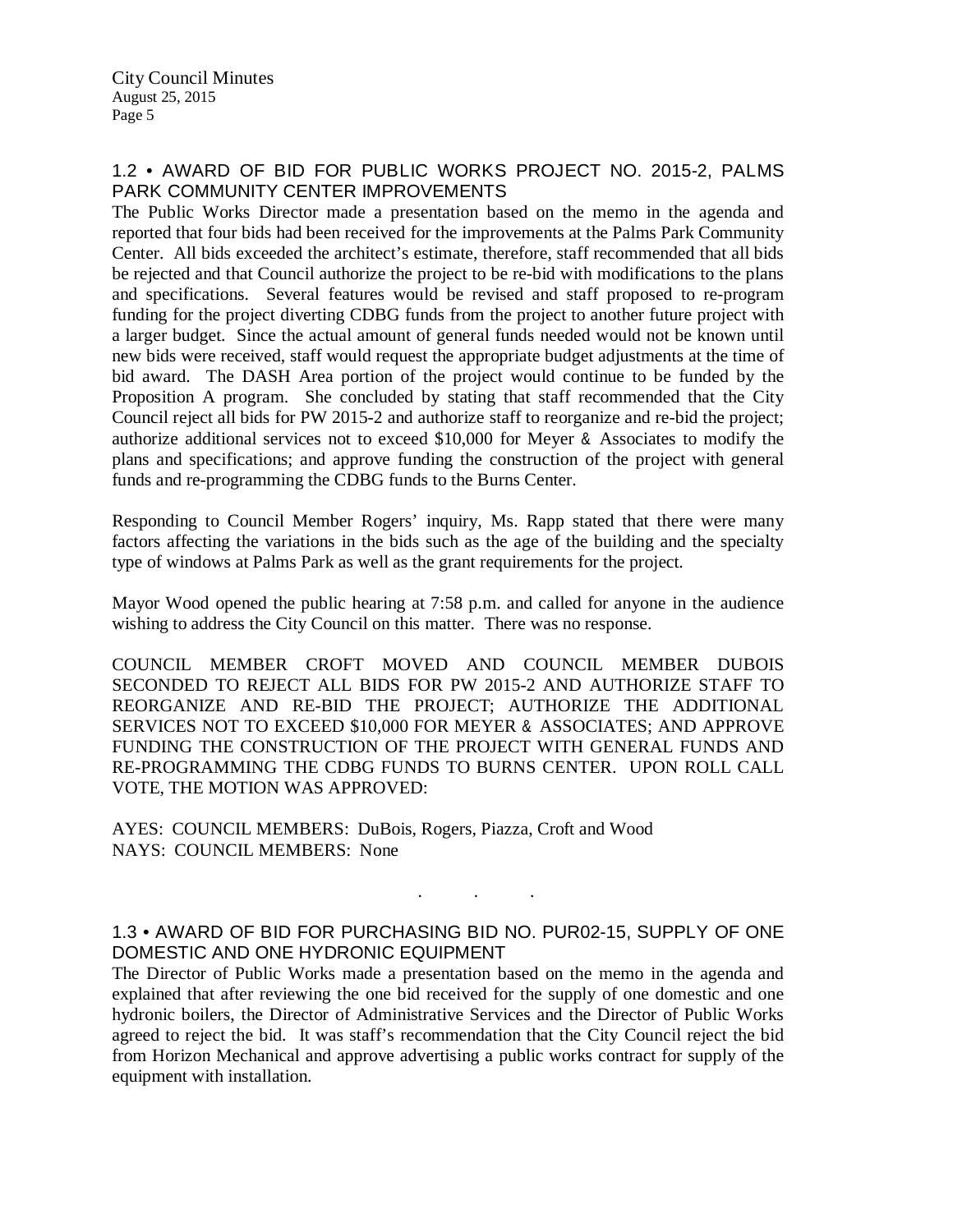1.3 • AWARD OF BID FOR PURCHASING BID NO. PUR02-15, SUPPLY OF ONE DOMESTIC AND ONE HYDRONIC EQUIPMENT - Continued

Mayor Wood opened the public hearing at 8:00 p.m. and called for anyone in the audience wishing to address the City Council on this matter. There was no response.

VICE MAYOR PIAZZA MOVED AND COUNCIL MEMBER DUBOIS SECONDED TO REJECT THE BID FROM HORIZON MECHANICAL AND TO APPROVE ADVERTISING A PUBLIC WORKS CONTRACT FOR SUPPLY OF EQUIPMENT WITH INSTALLATION. UPON ROLL CALL VOTE, THE MOTION WAS APPROVED:

AYES: COUNCIL MEMBERS: DuBois, Rogers, Piazza, Croft and Wood NAYS: COUNCIL MEMBERS: None

#### 1.4 • CONGESTION MANAGEMENT PROGRAM CONFORMANCE SELF-CERTIFICATION PROCESS

. . .

Assistant Director of Community Development, Patrick McGuckian, presented a report based on the memo in the agenda and stated the City had been required to complete an annual conformance self-certification process for the Los Angeles County Congestion Management Program. It was the recommendation of staff that the City Council hold a public hearing and adopt the proposed resolution to find the City to be in conformance with the Congestion Management Program and adopt the CMP Local Development Report.

Mayor Wood opened the public hearing at 8:02 p.m. and called for anyone in the audience wishing to address the City Council on this matter. There was no response.

RESOLUTION NO. 2015-53; A RESOLUTION OF THE CITY OF LAKEWOOD, CALIFORNIA, FINDING THE CITY TO BE IN CONFORMANCE WITH THE CONGESTION MANAGEMENT PROGRAM (CMP) AND ADOPTING THE CMP LOCAL DEVELOPMENT REPORT, IN ACCORDANCE WITH CALIFORNIA GOVERNMENT CODE SECTION 65089

COUNCIL MEMBER ROGERS MOVED AND COUNCIL MEMBER DUBOIS SECONDED TO ADOPT RESOLUTION NO. 2015-53. UPON ROLL CALL VOTE, THE MOTION WAS APPROVED:

AYES: COUNCIL MEMBERS: DuBois, Rogers, Piazza, Croft and Wood NAYS: COUNCIL MEMBERS: None

. . .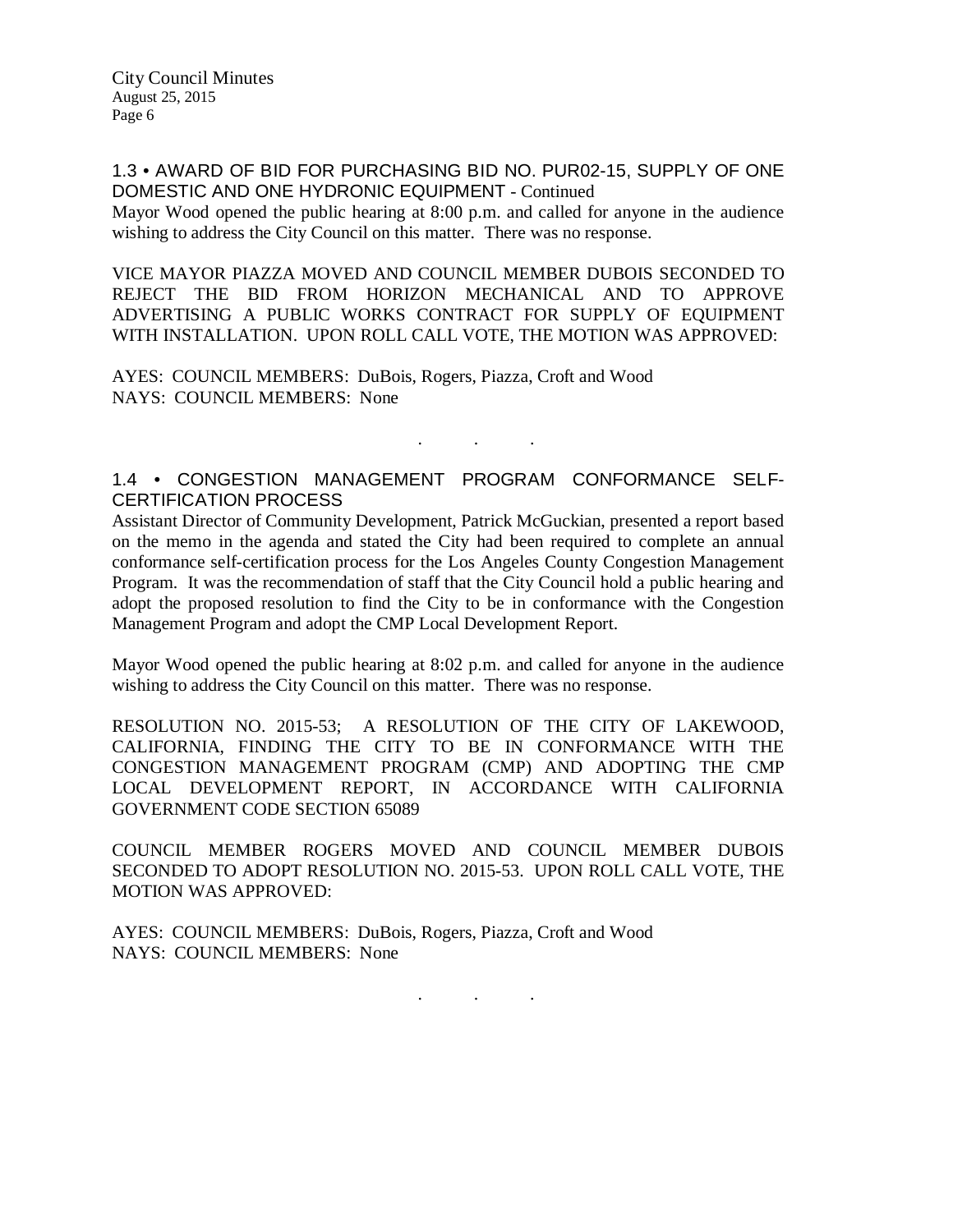# 1.5 • INTRODUCTION OF ORDINANCE NO. 2015-7, PERTAINING TO RESIDENTIAL ROOFTOP SOLAR ENERGY SYSTEMS

Community Development Assistant Director made a presentation based on the memo in the agenda stating that California Assembly Bill 2188 provided an expedited streamlined permitting process for small residential rooftop solar energy systems and required that the provisions be in effect by September 30th. The adoption of the amendment would maintain the compatibility of the Lakewood Building Code with that of the County of Los Angeles and would keep the review of small residential rooftop solar energy systems consistent with the regulations and processes of the County of Los Angeles. Staff recommended that the City Council open the public hearing and introduce the proposed ordinance amending the Lakewood Municipal Code regarding expedited permitting for small residential rooftop solar energy systems.

Mr. McGuckian responded to a question from Vice Mayor Piazza by stating that despite other permit issues, a homeowner's request for a solar energy system could move forward provided it was installed at a properly permitted structure.

Mayor Wood opened the public hearing at 8:06 p.m. and called for anyone in the audience wishing to address the City Council on this matter. There was no response.

ORDINANCE NO. 2015-7; AN ORDINANCE OF THE CITY OF LAKEWOOD AMENDING SECTION 8100 OF CHAPTER 1 OF ARTICLE VIII OF THE LAKEWOOD MUNICIPAL CODE PERTAINING TO ADOPTION BY REFERENCE THE ADDITION OF CHAPTER 68, REGARDING EXPEDITED PERMITTING FOR SMALL RESIDENTIAL ROOFTOP SOLAR ENERGY SYSTEMS TO TITLE 26 - BUILDING CODE OF THE COUNTY OF LOS ANGELES AND THEREBY AMENDING THE BUILDING CODE OF THE CITY OF LAKEWOOD was read by title by the City Clerk.

COUNCIL MEMBER DUBOIS MOVED AND VICE MAYOR PIAZZA SECONDED TO WAIVE FURTHER READING AND INTRODUCE ORDINANCE NO. 2015-7. UPON ROLL CALL VOTE, THE MOTION WAS APPROVED:

. . .

AYES: COUNCIL MEMBERS: DuBois, Rogers, Piazza, Croft and Wood NAYS: COUNCIL MEMBERS: None

# 1.6 • PURCHASE OF TORO UTILITY VEHICLES

Diane Perkin, Director of Administrative Services, displayed slides and made a presentation based on the memo in the agenda. She stated that two utility vehicles had reached the end of their useful life and required replacement. The Fleet Manager had identified the Toro Workman HDX as meeting specifications and obtained a quotation from Turf Star, the exclusive distributor of Toro products in California. She stated it was recommended that the City Council hold a public hearing, approve the appropriation of funds for the purchase of two Toro Workman HDX utility vehicles and approve the proposed contract price of \$44,564.12 from Turf Star of Brea.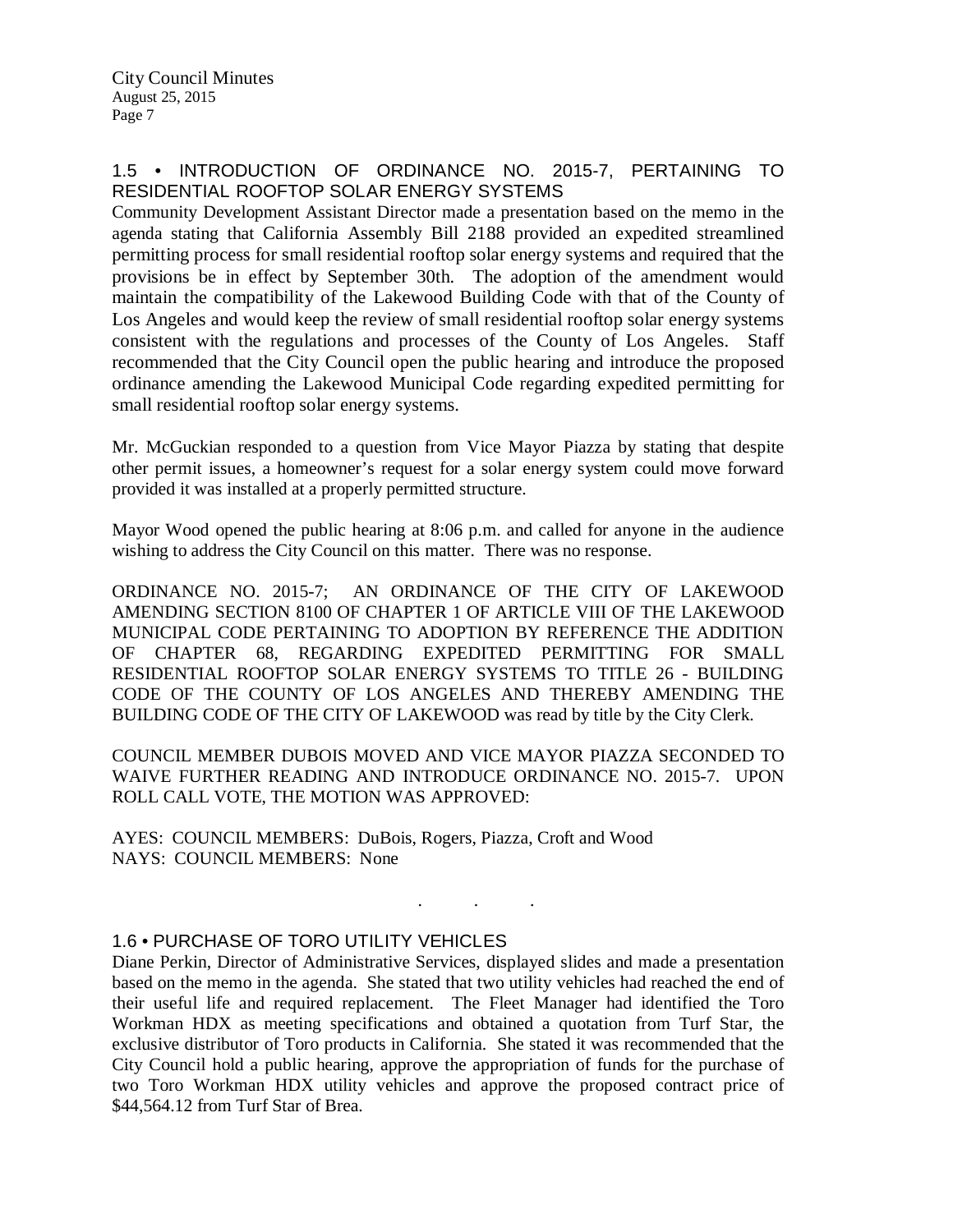1.6 • PURCHASE OF TORO UTILITY VEHICLES - Continued

In response to Mayor Wood's inquiry, Ms. Perkin stated that the vehicles to be replaced would be salvaged and auctioned.

Mayor Wood opened the public hearing at 8:09 p.m. and called for anyone in the audience wishing to address the City Council on this matter. There was no response.

COUNCIL MEMBER CROFT MOVED AND VICE MAYOR PIAZZA SECONDED TO APPROVE THE APPROPRIATION OF FUNDS FOR THE PURCHASE OF TWO TORO WORKMAN HDX UTILITY VEHICLES AND APPROVE THE PROPOSED CONTRACT PRICE OF \$44,564.12. UPON ROLL CALL VOTE, THE MOTION WAS APPROVED:

AYES: COUNCIL MEMBERS: DuBois, Rogers, Piazza, Croft and Wood NAYS: COUNCIL MEMBERS: None

#### 1.7 • PURCHASE OF AVID SERVER

The Administrative Services Director made a presentation based on the memo in the agenda and reported that it had been determined that the current media server had reached end of life and required replacement. The Purchasing Officer and the Senior Producer of the Media Production Division had reviewed two proposals received to determine that specifications had been successfully met and the total amounts were accurate. It was recommended that the City Council hold a public hearing and authorize award of the contract to Key Code Media in the amount of \$45,077.19.

. . .

Mayor Wood opened the public hearing at 8:11 p.m. and called for anyone in the audience wishing to address the City Council on this matter. There was no response.

VICE MAYOR PIAZZA MOVED AND COUNCIL MEMBER CROFT SECONDED TO AUTHORIZE AWARD OF THE CONTRACT TO KEY CODE MEDIA IN THE AMOUNT OF \$45,077.19. UPON ROLL CALL VOTE, THE MOTION WAS APPROVED:

AYES: COUNCIL MEMBERS: DuBois, Rogers, Piazza, Croft and Wood NAYS: COUNCIL MEMBERS: None

# 2.1 • ORDINANCE NO. 2015-5, AMENDING THE LAKEWOOD MUNICIPAL CODE PERTAINING TO CAR WASHES

. . .

City Attorney Steve Skolnik advised that the proposed ordinance had been introduced at the last City Council meeting, following a public hearing. The ordinance was presented for second reading and adoption at this time.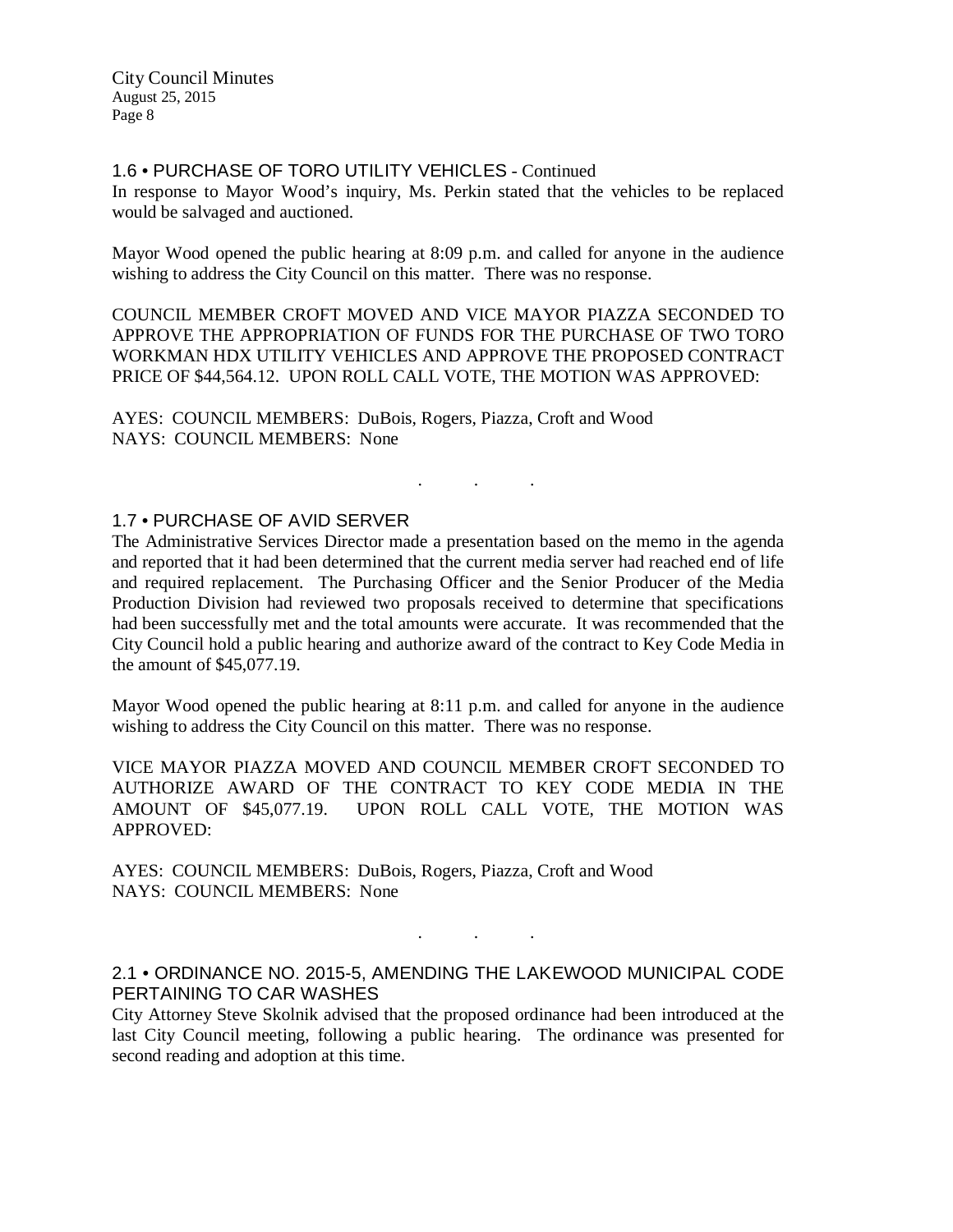2.1 • ORDINANCE NO. 2015-5, AMENDING THE LAKEWOOD MUNICIPAL CODE PERTAINING TO CAR WASHES - Continued

ORDINANCE NO. 2015-5; AN ORDINANCE OF THE CITY COUNCIL OF THE CITY OF LAKEWOOD AMENDING THE LAKEWOOD MUNICIPAL CODE AND THE ZONING ORDINANCE CLARIFYING THAT PORTION OF THE LAKEWOOD MUNICIPAL CODE PERTAINING TO CARWASHES AND LIMITATIONS OF USES PERMITTED IN COMMERCIAL ZONES

COUNCIL MEMBER ROGERS MOVED AND COUNCIL MEMBER DUBOIS SECONDED TO ADOPT ORDINANCE NO. 2015-5. UPON ROLL CALL VOTE, THE MOTION WAS APPROVED:

AYES: COUNCIL MEMBERS: DuBois, Rogers, Piazza, Croft and Wood NAYS: COUNCIL MEMBERS: None

# 3.1 • APPROVAL OF AMENDMENT TO THE AGREEMENT WITH CITY LIGHT AND POWER LIGHTING MAINTENANCE CONTRACT

. . .

The Public Works Director made a presentation based on the memo in the agenda and reported that at the City Council's previous meeting and at the earlier study session, staff had presented the proposed upgrade of the City's street lights to energy efficient LED fixtures. She explained that City Light and Power (CLP) would upgrade all 5,445 city-owned street lights to equivalent sized LED fixtures; would manage and inspect the work of their subcontractor; and complete all rebate and on-bill financing documents. The new Leotek LED light fixtures would carry a ten-year warranty from the manufacturer, and as part of their continuing maintenance agreement with the City, CLP would coordinate with Leotek to install replacement fixtures. The cost of the amendment would be a one-time total of \$1,458,300, which included \$130,000 credit for two five-year cycles of relamping required under the existing agreement which would not need to be performed. The cost of the proposed LED lighting upgrade will be completely recouped by the energy savings within five to six years, after which time, the City would continue to save about \$155,000 annually on the cost of energy. She stated that staff recommended that the City Council adopt the proposed resolution, approving the Seventh Amendment to the Lighting Maintenance Contract with City Light and Power and authorize the Mayor and City Clerk to sign the Amendment in a form approved by the City Attorney.

Vice Mayor Piazza complimented staff on providing such a detailed report and expressed appreciation for the efforts of "going green" and saving money.

RESOLUTION NO. 2015-54; A RESOLUTION OF THE CITY COUNCIL OF THE CITY OF LAKEWOOD APPROVING THE SEVENTH AMENDMENT TO THE LIGHTING MAINTENANCE CONTRACT WITH CITY LIGHT & POWER LAKEWOOD, INC.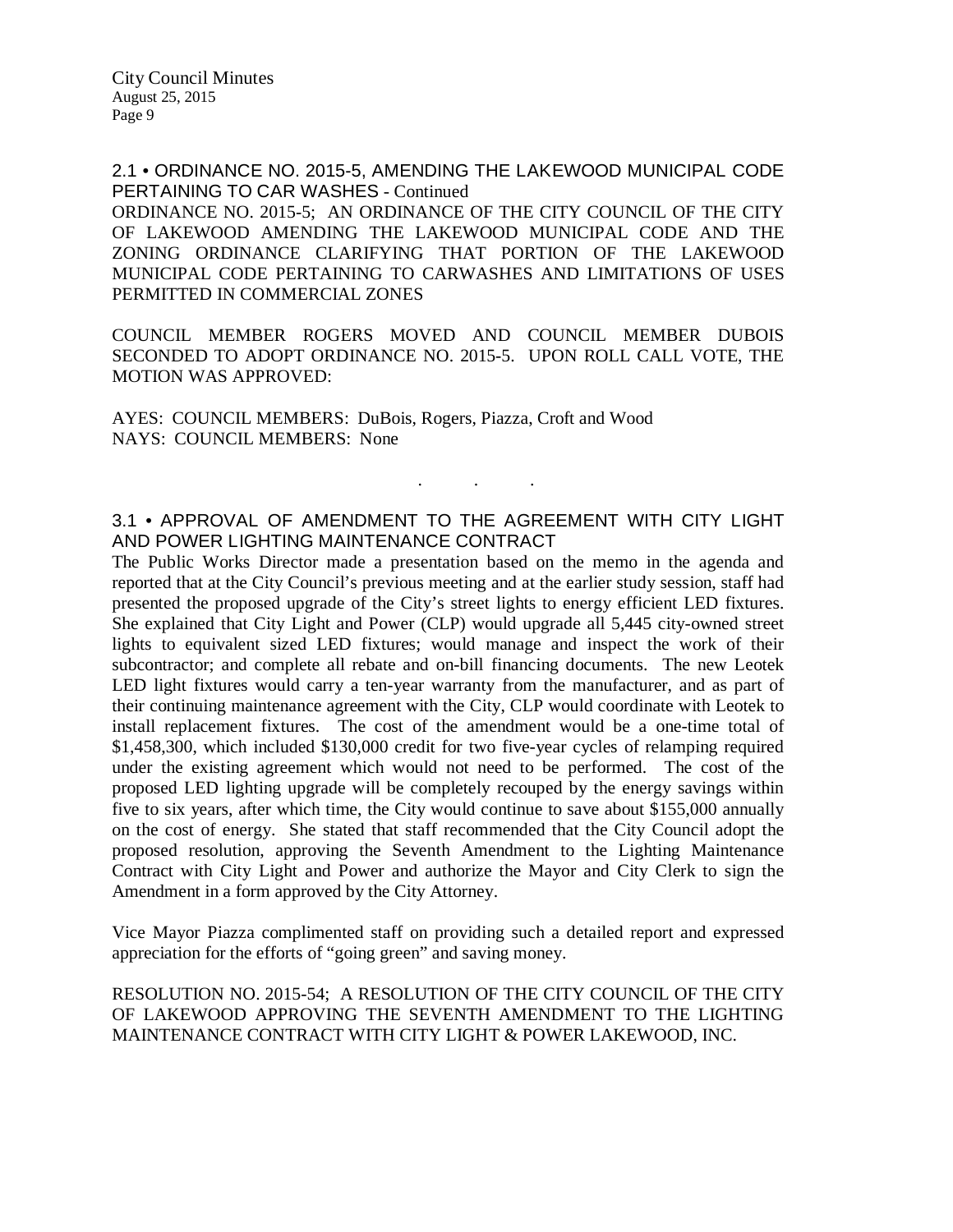3.1 • APPROVAL OF AMENDMENT TO THE AGREEMENT WITH CITY LIGHT AND POWER LIGHTING MAINTENANCE CONTRACT - Continued COUNCIL MEMBER CROFT MOVED AND COUNCIL MEMBER DUBOIS SECONDED TO ADOPT RESOLUTION NO. 2015-54. UPON ROLL CALL VOTE, THE MOTION WAS APPROVED:

AYES: COUNCIL MEMBERS: DuBois, Rogers, Piazza, Croft and Wood NAYS: COUNCIL MEMBERS: None

SUCCESSOR AGENCY ACTIONS 1. Approval of Registers of Demands COUNCIL MEMBER ROGERS MOVED AND COUNCIL MEMBER DUBOIS SECONDED TO APPROVE THE REGISTERS OF DEMANDS. UPON ROLL CALL VOTE, THE MOTION WAS APPROVED:

. . .

AYES: COUNCIL MEMBERS: DuBois, Rogers, Piazza, Croft and Wood NAYS: COUNCIL MEMBERS: None

2. Approval of Recognized Obligation Payment Schedule for January 1, 2016 through June 30, 2016 – ROPS 15-16B

. . .

COUNCIL MEMBER CROFT MOVED AND COUNCIL MEMBER DUBOIS SECONDED TO APPROVE THE RECOGNIZED OBLIGATION PAYMENT SCHEDULE FOR JANUARY 1, 2016 THROUGH JUNE 30, 2016. UPON ROLL CALL VOTE, THE MOTION WAS APPROVED:

AYES: COUNCIL MEMBERS: Croft, DuBois, Wood, Piazza and Rogers NAYS: COUNCIL MEMBERS: None

. . .

#### SUCCESSOR HOUSING ACTIONS

1. Approval of Register of Demands COUNCIL MEMBER ROGERS MOVED AND COUNCIL MEMBER DUBOIS SECONDED TO APPROVE THE REGISTER OF DEMANDS. UPON ROLL CALL VOTE, THE MOTION WAS APPROVED:

AYES: COUNCIL MEMBERS: DuBois, Rogers, Piazza, Croft and Wood NAYS: COUNCIL MEMBERS: None

 $\mathbf{r}$  .  $\mathbf{r}$  ,  $\mathbf{r}$  ,  $\mathbf{r}$  ,  $\mathbf{r}$  ,  $\mathbf{r}$  ,  $\mathbf{r}$